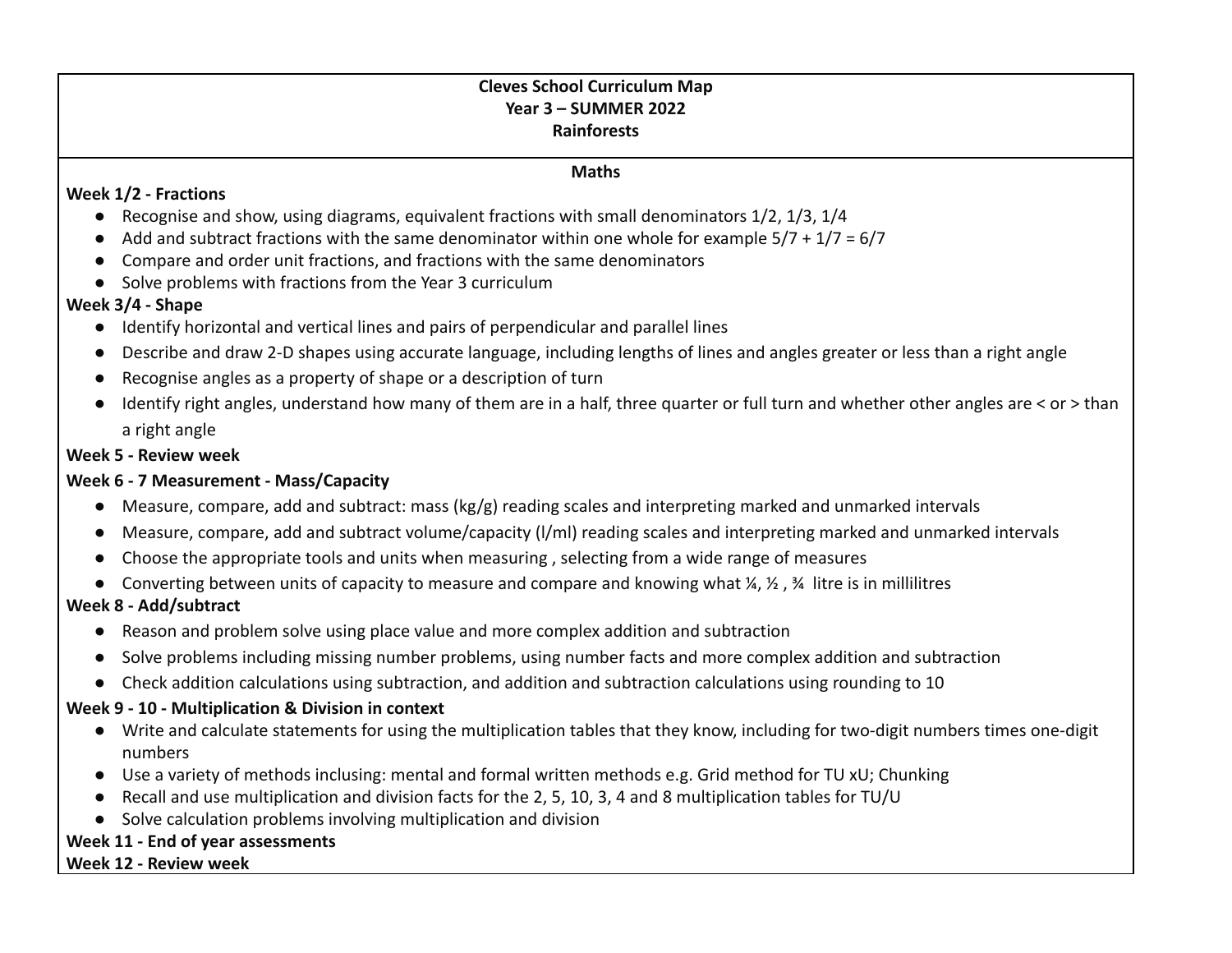#### **Literacy**

# **Reading**

**This will be monitored through whole class reading, weekly guided reading sessions, 1:1 reading whenever possible and comprehensions.**

- To recall and summarise the main points in a text
- To begin to predict what happens next
- To express and justify their own opinions
- To response to a text and provide evidence to support this
- To participate in discussions about age appropriate texts
- To begin to identify character's feelings and thoughts from reading texts
- To recall and summarise main ideas from different parts of the text
- To begin to recognise words and phrases that capture the reader's interest and imagination

# **Writing**

- **Legends -** Reading the legend of St George and the Dragon before rewriting the story in the first person from the viewpoint of St. George.
- **Formal & informal letters** based on 'The Jolly Postman' (address, sign off etc. )
- **Language and wordplay -** read, compare and perform a range of poetry forms. Creating sense poems based on the rainforest.
- **Non-chronological report** linked to the rainforest.
- **Creative description -** based on the Kapok Tree

**Spelling -** To increase accuracy in spelling of common exception words and apply taught spelling patterns

**Vocabulary -** To increase vocabulary bank by exploring new words and their meanings, linked to literacy, topic and science **Handwriting -** To use the diagonal and horizontal strokes that are needed to join letters and understand which letters, when adjacent to one another, are best left unjoined and to increase the legibility and quality of their handwriting.

# **Punctuation and Grammar (PaG)**

Children will have one punctuation/grammar lesson per week which will be linked to the current literacy unit. They will also have three spelling sessions and two vocabulary sessions, spread across the week.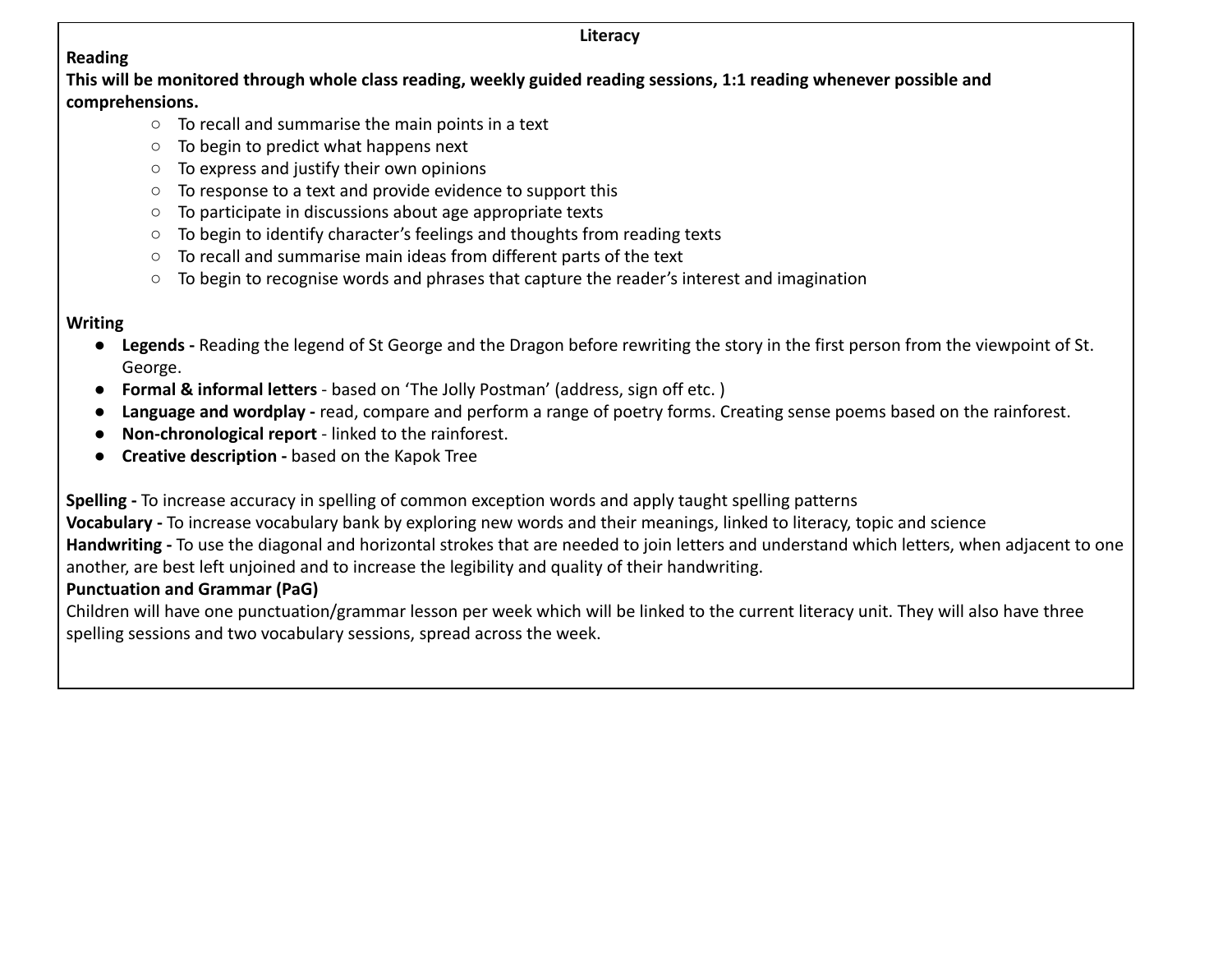| <b>Computing</b>                                                                                                                                                                                                                                                                                                                                                                                                                                                                                                                                                                                                                                                                                                                                                                                                                                                                                                                                                                                                                                                                                                                 |                                                                                                    |                                                                                                                                                                                                                                                                                                                                                                                                                                                                                                                                                                                                                                                                                                                                                                                                                                                                                                                     | <b>Science</b>                                                                                                                                                                                                                                                                                                                                                                                                                                                                                               |
|----------------------------------------------------------------------------------------------------------------------------------------------------------------------------------------------------------------------------------------------------------------------------------------------------------------------------------------------------------------------------------------------------------------------------------------------------------------------------------------------------------------------------------------------------------------------------------------------------------------------------------------------------------------------------------------------------------------------------------------------------------------------------------------------------------------------------------------------------------------------------------------------------------------------------------------------------------------------------------------------------------------------------------------------------------------------------------------------------------------------------------|----------------------------------------------------------------------------------------------------|---------------------------------------------------------------------------------------------------------------------------------------------------------------------------------------------------------------------------------------------------------------------------------------------------------------------------------------------------------------------------------------------------------------------------------------------------------------------------------------------------------------------------------------------------------------------------------------------------------------------------------------------------------------------------------------------------------------------------------------------------------------------------------------------------------------------------------------------------------------------------------------------------------------------|--------------------------------------------------------------------------------------------------------------------------------------------------------------------------------------------------------------------------------------------------------------------------------------------------------------------------------------------------------------------------------------------------------------------------------------------------------------------------------------------------------------|
| Coding - using Lego to develop programmes, children learn to:<br>Apply their understanding of programming to build and move<br>$\bullet$<br>lego models.<br>Write simple computer programs that accomplish specific<br>goals;<br>Design simple algorithms and use simple logic to explain why<br>$\bullet$<br>an algorithm doesn't work;<br>Use forever loops in algorithms; Find errors in own<br>algorithms and correct them (debugging);<br>Write computer programs that control physical systems (e.g.<br>$\bullet$<br>move a lego model)<br>Digital citizenship - children continue to develop their understanding<br>of various elements surrounding digital safety including:<br>Knowing what to do when concerned about content or being<br>contacted;<br>Treating others kindly online;<br>Having an awareness of the issues surrounding cyberbullying<br>Google-<br>Children create a personal Google site through which they<br>can embed documents<br>Use a Google form to evaluate a topic<br>$\bullet$<br>Completion of Google Skills progression badges<br>$\bullet$<br>Use Google sheets to create a spreadsheet |                                                                                                    | Light<br>Children investigate how we see things by developing their<br>$\bullet$<br>understanding of light sources and how light travels and is<br>reflected.<br>Children learn that light from the sun can be dangerous and<br>that there are ways to protect their eyes<br>They investigate how shadows are formed when the light<br>from a light source is blocked by an opaque object<br>They investigate how shadows are affected by the distance<br>and angle from the light source.<br><b>Plants</b><br>Children plant seeds and consider the conditions needed for<br>growth.<br>They observe the changes as their plants<br>$\bullet$<br>They learn about the life cycle of a flowering plant both in<br>class and on the Sayers Croft residential trip.<br>We define what a habitat is and investigate habitats within<br>the school environment to understand the range of plant<br>species found there. |                                                                                                                                                                                                                                                                                                                                                                                                                                                                                                              |
| PSHE/Philosophy                                                                                                                                                                                                                                                                                                                                                                                                                                                                                                                                                                                                                                                                                                                                                                                                                                                                                                                                                                                                                                                                                                                  | Geography/History                                                                                  |                                                                                                                                                                                                                                                                                                                                                                                                                                                                                                                                                                                                                                                                                                                                                                                                                                                                                                                     | <b>RE</b>                                                                                                                                                                                                                                                                                                                                                                                                                                                                                                    |
| <b>Belonging to a community</b><br>$\bullet$<br>The value of rules and laws; rights,<br>freedoms and responsibilities<br><b>Media literacy and Digital resilience</b><br>$\bullet$<br>How the internet is used; assessing<br>information online<br><b>Money and Work</b><br>$\bullet$<br>Different jobs and skills; job<br>stereotypes; setting personal goals<br><b>Mental Health &amp; Wellbeing</b><br>Getting ready for the transition to<br>year 4.                                                                                                                                                                                                                                                                                                                                                                                                                                                                                                                                                                                                                                                                         | of the world are located<br>the effects of it<br>$\bullet$<br><b>Arctic and Antarctic Circles.</b> | To know where the major rainforests<br>To know the layer of the rainforest<br>Understand what deforestation is and<br>Know the latitude of the Equator,<br>Tropics of Cancer and Capricorn,                                                                                                                                                                                                                                                                                                                                                                                                                                                                                                                                                                                                                                                                                                                         | <b>Why</b><br>praying<br>important<br>is<br>to<br>Christians? This includes exploring<br>different types of prayer and learning<br>about the Lord's Prayer.<br>How do people celebrate new life?<br>Pupils will learn about the similarities<br>and differences in the ways in which<br>religious and non-religious people<br>celebrate the birth of babies. This<br>includes a visit to St Mary's Church to<br>learn about the Christian ceremonies<br>christening/baptism<br>of<br>a<br>and<br>dedication. |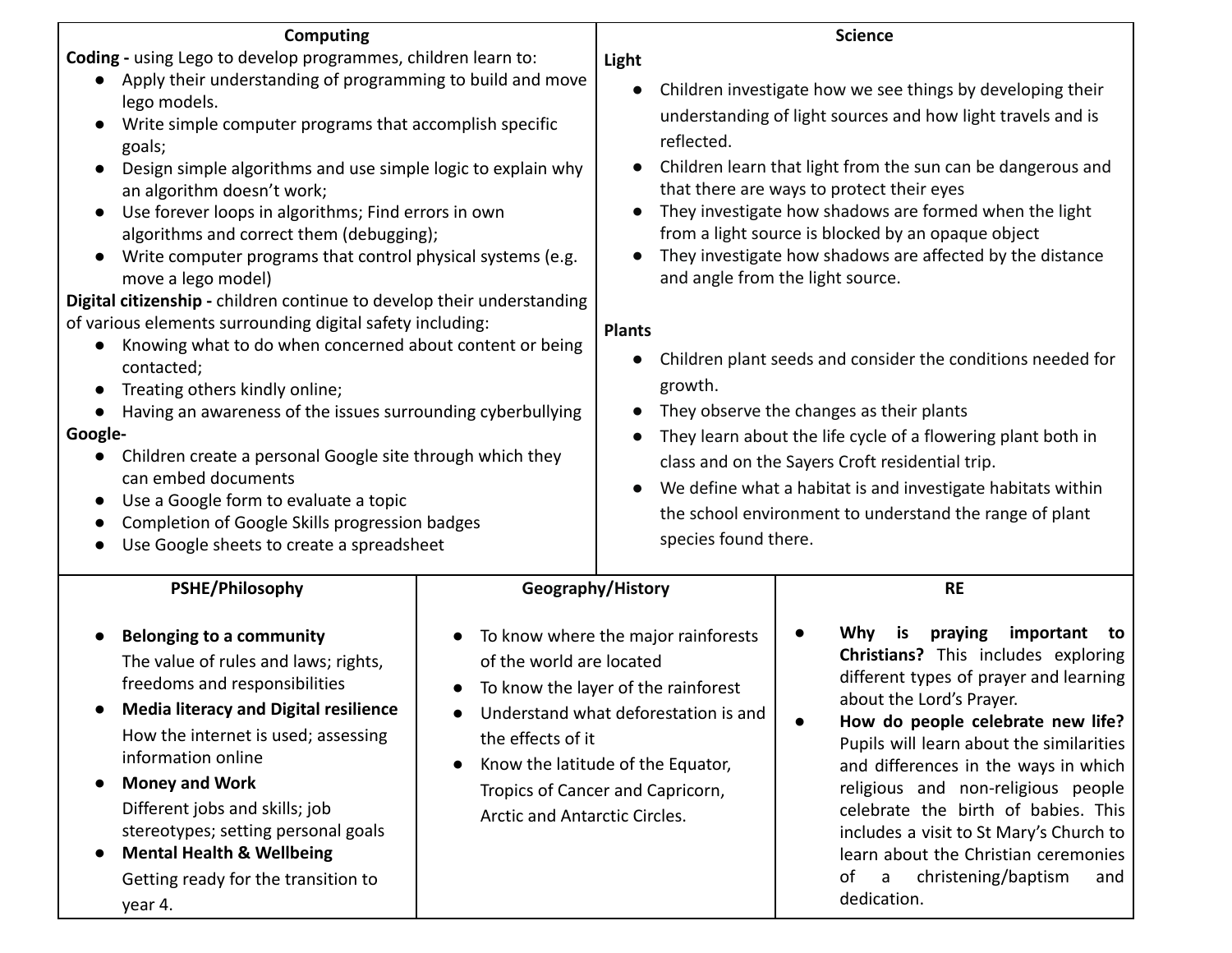|                                                                                                                                                                                                                                                                                                                              |                                                                                                                                                                                                                                                                                                                                                                                                                                                                                                                                                                                          | Who did Jesus say 'I am'? In this unit,<br>$\bullet$<br>we focus on the Christian belief that<br>Jesus is the Son of God and investigate<br>the statements Jesus used about<br>children will also<br>himself.<br>The<br>investigate why Jesus used these ideas<br>to express who he was and to reflect<br>on what they mean for Christians.                                                                                           |
|------------------------------------------------------------------------------------------------------------------------------------------------------------------------------------------------------------------------------------------------------------------------------------------------------------------------------|------------------------------------------------------------------------------------------------------------------------------------------------------------------------------------------------------------------------------------------------------------------------------------------------------------------------------------------------------------------------------------------------------------------------------------------------------------------------------------------------------------------------------------------------------------------------------------------|---------------------------------------------------------------------------------------------------------------------------------------------------------------------------------------------------------------------------------------------------------------------------------------------------------------------------------------------------------------------------------------------------------------------------------------|
| <b>PE/Games</b><br>Athletics (running, throwing and<br>jumping)<br>Striking & Fielding (bowling,<br>$\bullet$<br>throwing, batting) taught through a<br>carousel to develop these skills in<br>relation to tennis and cricket<br>Skills based lessons within basketball                                                      | Art<br>Self portraits<br>Children will look at the work of<br>Freida Kahlo<br>They will learn how to draw a self<br>portrait using the dimensions of their<br>faces and experimenting with ways in<br>which surface detail can be added to<br>drawings.<br>They will design a background of<br>rainforest leaves, vines and flowers,<br>incorporating those collected from<br>digital sources.<br>Children will mix colours and use tints<br>and shades to create their<br>background collage of leaves and self<br>portrait - multi media e.g. oil pastels,<br>watercolours and paints. | <b>Design Technology</b><br>Using syringes and tubing children<br>$\bullet$<br>investigate how mechanical systems<br>such as pneumatic systems create<br>movement.<br>Children then design and make their<br>$\bullet$<br>own<br>moving rainforest models, using this<br>knowledge.<br>Finally, they evaluate their finished<br>$\bullet$<br>model comparing it to their original<br>design and considering how well it<br>functions. |
| <b>Music</b><br>One term specialist instrument teaching provided by Surrey<br>Arts who will teach year 3 the violin. Children not taught this<br>term will receive lessons in either the spring or summer term<br>One term learning Recorders & Boomwhackers with Mr<br>Kilhams<br>One term learning Glockenspiels & Singing | Family members<br>Performing a conversation<br>Alphabet<br>Household items<br>Prepositions IN and ON<br>Snacks<br>$21 - 30$<br>Dates                                                                                                                                                                                                                                                                                                                                                                                                                                                     | French                                                                                                                                                                                                                                                                                                                                                                                                                                |